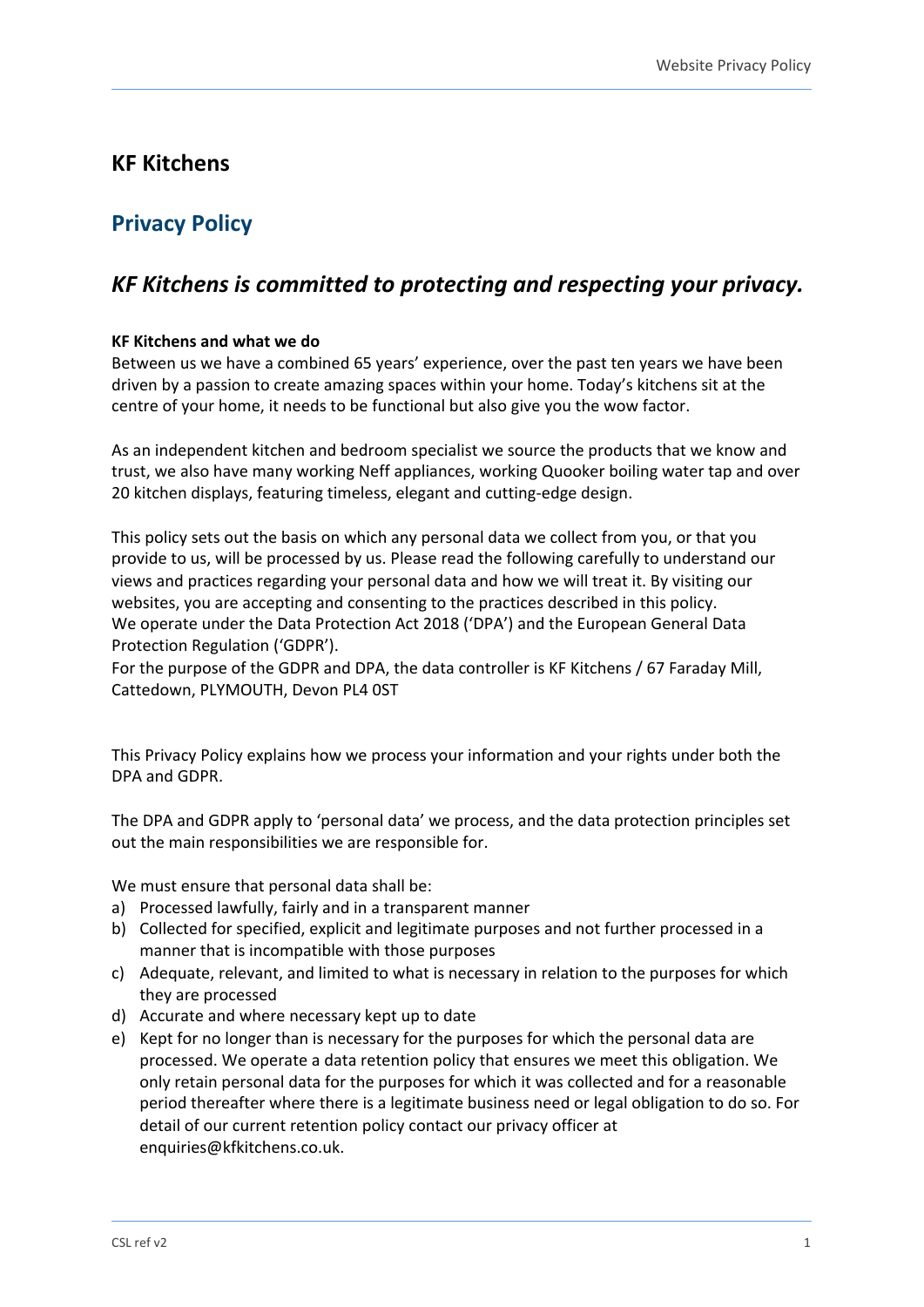f) Processed in a manner that ensures appropriate security of the personal data, including protection against unauthorised or unlawful processing and against accidental loss, destruction, or damage, using appropriate technical or organisational measures

To meet our Data Protection obligations, we have established comprehensive and proportionate governance measures.

We ensure data protection compliance across the organisation through:

- a) Implementing appropriate technical and organisational measures including internal data protection policies, staff training, internal audits of processing activities, and reviews of internal HR policies
- b) Maintaining relevant documentation on processing activities
- c) Implementing measures that meet the principles of data protection by design and data protection by default including data minimisation, pseudonymisation, transparency, deploying the most up-to-date data security protocols and using data protection impact assessments across our organisation and in any third party arrangements

#### **The data we collect about you**

Personal data, or personal information, means any information about an individual from which that person can be identified. It does not include data where the identity has been removed (anonymous data).

We may collect, use, store and transfer different kinds of personal data about you which we have grouped together follows:

- **Identity data** includes first name, maiden name, last name, title.
- **Contact data** includes email address and telephone numbers.
- **Technical data** includes internet protocol (IP) address, your login data, browser type and version, time zone setting and location, browser plug-in types and versions, operating system and platform and other technology on the devices you use to access this website.
- **Usage data** includes information about how you use our website and services.
- **Marketing and communications data** includes your preferences in receiving marketing from us and our third parties and your communication preferences.

#### **How is your personal data collected?**

We use different methods to collect data from and about you including through:

- **Direct interactions.** You may give us your Identity, and Contact Data by filling in forms or by corresponding with us by post, phone, email or otherwise. This includes personal data you provide when you:
	- o complete our enquiry form on our website,
	- o contact us by telephone or email to seek a quote; and
	- o when you instruct us to provide services for you by telephone or email and you become our client.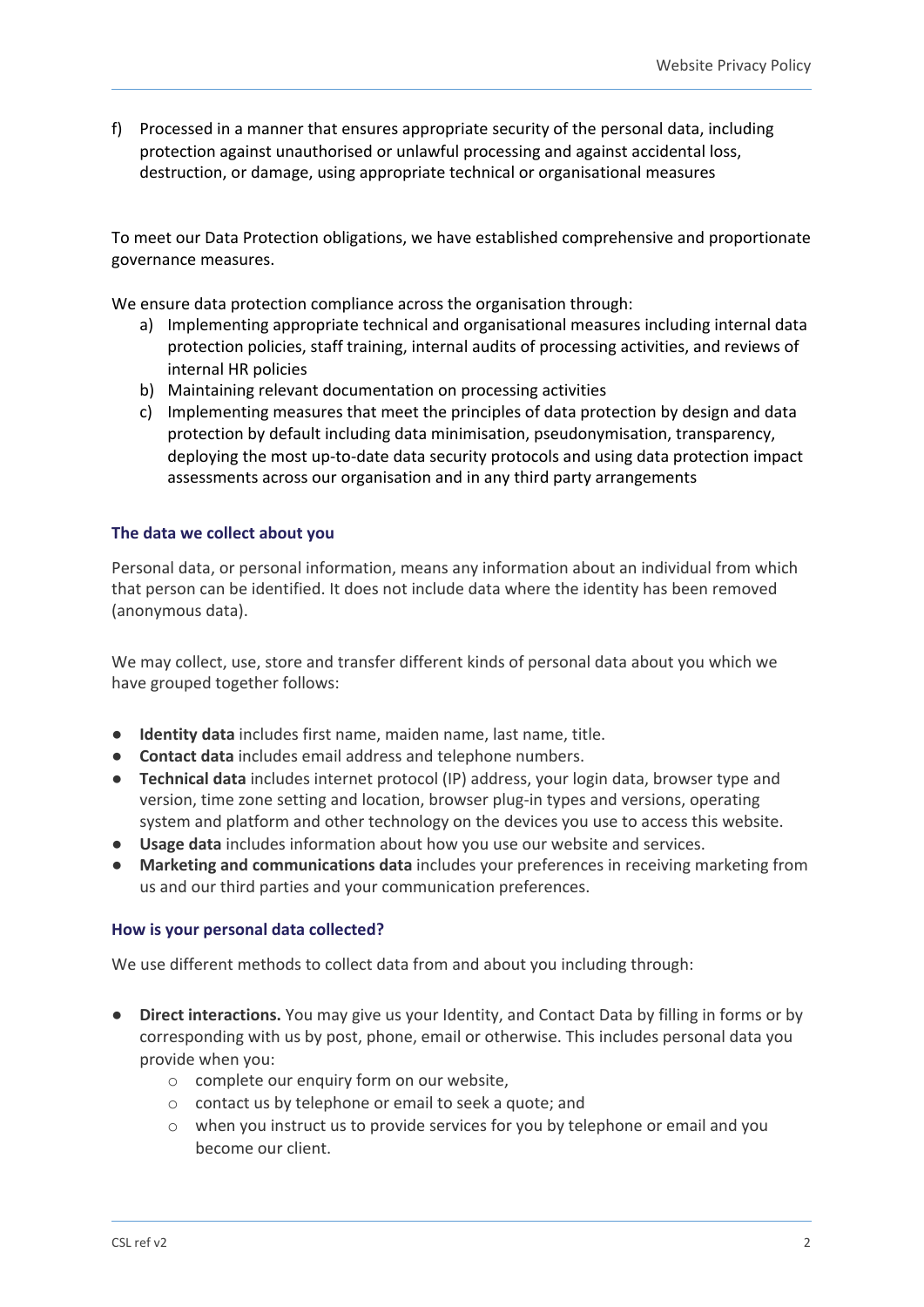- **Third parties or publicly available sources.** We may receive personal data about you from various third parties including Technical Data from analytics providers such as Google based outside the EU.
- **Cookies**. Our website uses cookies to distinguish you from other users of our website. This helps us to provide you with a good experience when you browse our website and also allows us to improve our site. For detailed information on the cookies we use and the purposes for which we use them, refer to our Cookie Policy below.

#### **How we use your personal data**

We will only use your personal data when the law allows us to. Most commonly, we will use your personal data in the following circumstances:

- Where we need to perform the contract, we are about to enter into or have entered into with you.
- Where it is necessary for our legitimate interests (or those of a third party) and your interests and fundamental rights do not override those interests.
- Where we need to comply with a legal or regulatory obligation.

Generally, we do not rely on consent as a legal basis for processing your personal data other than in relation to sending third party direct marketing communications to you via email or text message. You have the right to withdraw consent to marketing at any time by [contacting](https://indigotree.co.uk/contact-us/) us.

## **Purposes for which we will use your personal data**

We have set out below a description of all the ways we plan to use your personal data, and which of the legal bases we rely on to do so. We have also identified what our legitimate interests are where appropriate.

Note that we may process your personal data for more than one lawful ground depending on the specific purpose for which we are using your data. Please [contact](https://indigotree.co.uk/contact-us/) us if you need details about the specific legal ground we are relying on to process your personal data where more than one ground has been set out in the table below. We do not process your data for automated decision-making or profiling purposes.

| <b>Purpose/Activity</b>                                                                                                         | <b>Type of data</b>                                                               | Lawful basis for processing including<br>basis of legitimate interest                           |
|---------------------------------------------------------------------------------------------------------------------------------|-----------------------------------------------------------------------------------|-------------------------------------------------------------------------------------------------|
| To respond to your enquiry<br>raised using our enquiry form<br>on our website                                                   | (a) Identity<br>(b) Contact                                                       | (a) Necessary for our legitimate<br>interests (for running a business)                          |
| To manage our relationship<br>with you which will include:<br>(a) Notifying you about changes<br>to our terms or privacy policy | (a) Identity<br>(b) Contact<br>(c) Profile<br>(d) Marketing and<br>Communications | (a) Performance of a contract with<br>vou<br>(b) Necessary to comply with a legal<br>obligation |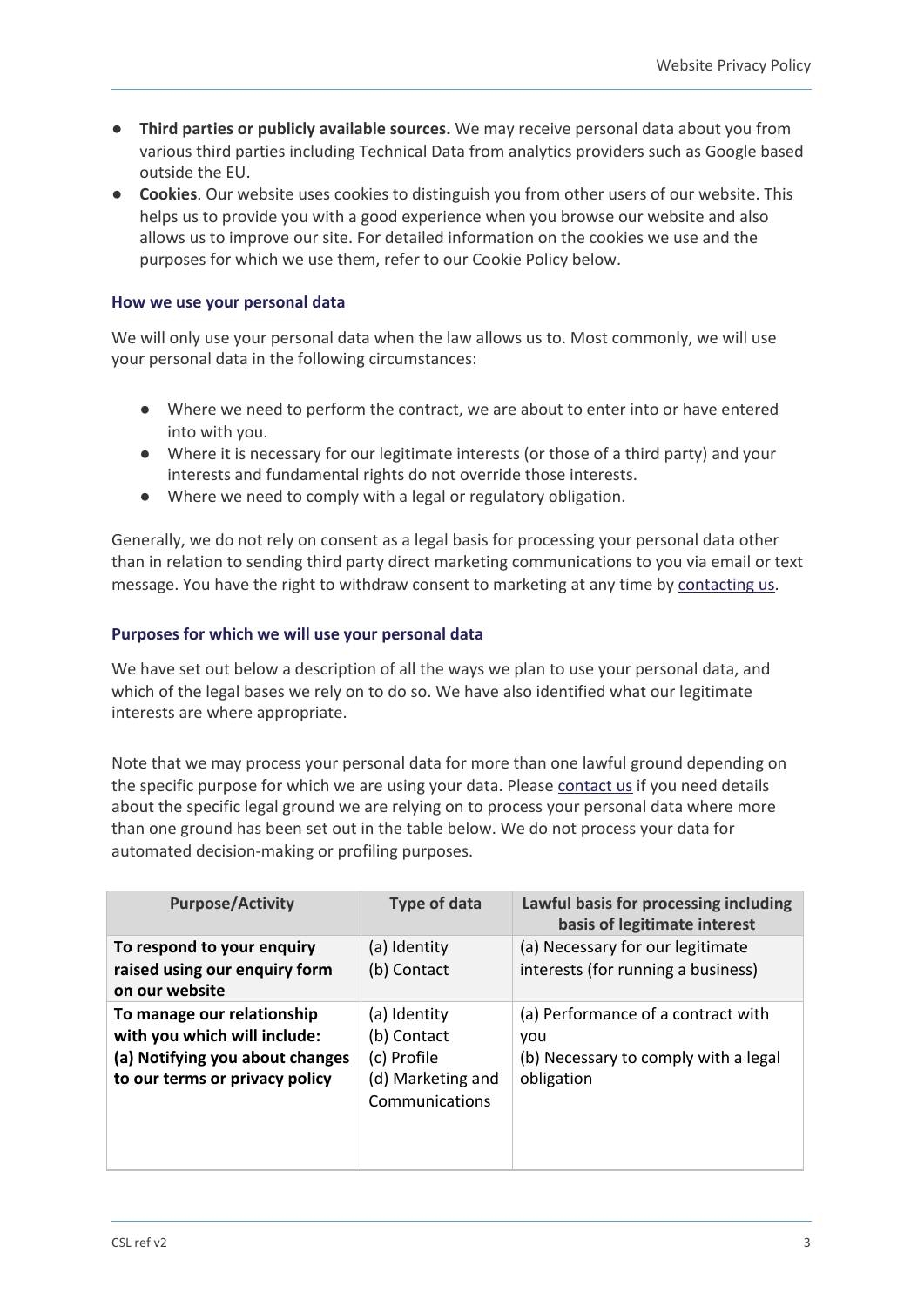| To administer and protect our<br>business and this website<br>(including troubleshooting, data<br>analysis, testing, system<br>maintenance, support,<br>reporting and hosting of data) | (a) Identity<br>(b) Contact<br>(c) Technical                                                                    | (a) Necessary for our legitimate<br>interests (for running our business,<br>provision of administration and IT<br>services, network security, to prevent<br>fraud and in the context of a business<br>reorganisation or group restructuring<br>exercise)<br>(b) Necessary to comply with a legal<br>obligation |
|----------------------------------------------------------------------------------------------------------------------------------------------------------------------------------------|-----------------------------------------------------------------------------------------------------------------|----------------------------------------------------------------------------------------------------------------------------------------------------------------------------------------------------------------------------------------------------------------------------------------------------------------|
| To deliver relevant website<br>content and advertisements to<br>you and measure or understand<br>the effectiveness of the<br>advertising we serve to you                               | (a) Identity<br>(b) Contact<br>(c) Profile<br>(d) Usage<br>(e) Marketing and<br>Communications<br>(f) Technical | Necessary for our legitimate interests<br>(to study how customers use our<br>products/services, to develop them,<br>to grow our business and to inform<br>our marketing strategy)                                                                                                                              |
| To use data analytics to<br>improve our website,<br>products/services, marketing,<br>customer relationships and<br>experiences                                                         | (a) Technical<br>(b) Usage                                                                                      | Necessary for our legitimate interests<br>(to define types of customers for our<br>products and services, to keep our<br>website updated and relevant, to<br>develop our business and to inform<br>our marketing strategy)                                                                                     |
| To make suggestions and<br>recommendations to you about<br>goods or services that may be<br>of interest to you                                                                         | (a) Identity<br>(b) Contact<br>(c) Technical<br>(d) Usage<br>(e) Profile                                        | Necessary for our legitimate interests<br>(to develop our products/services<br>and grow our business)                                                                                                                                                                                                          |
|                                                                                                                                                                                        |                                                                                                                 |                                                                                                                                                                                                                                                                                                                |

## **Disclosure of your information**

We may share your information with selected third parties including:

- Business partners, suppliers, and sub-contractors for the performance of any contract we enter into with [them or] you, including without limitation any data processor we engage.
- Analytics and search engine providers that assist us in the improvement and optimisation of our site.

We may disclose your personal information to third parties:

- In the event that we sell or buy any business or assets, in which case we may disclose your personal data to the prospective seller or buyer of such business or assets.
- If we are under a duty to disclose or share your personal data in order to comply with any legal obligation, or in order to enforce or apply our Terms of Use or terms and conditions of supply and other agreements; or to protect the rights, property, or safety of Firm Name, our customers, or others. This includes exchanging information with other companies and organisations for the purposes of fraud protection and credit risk reduction.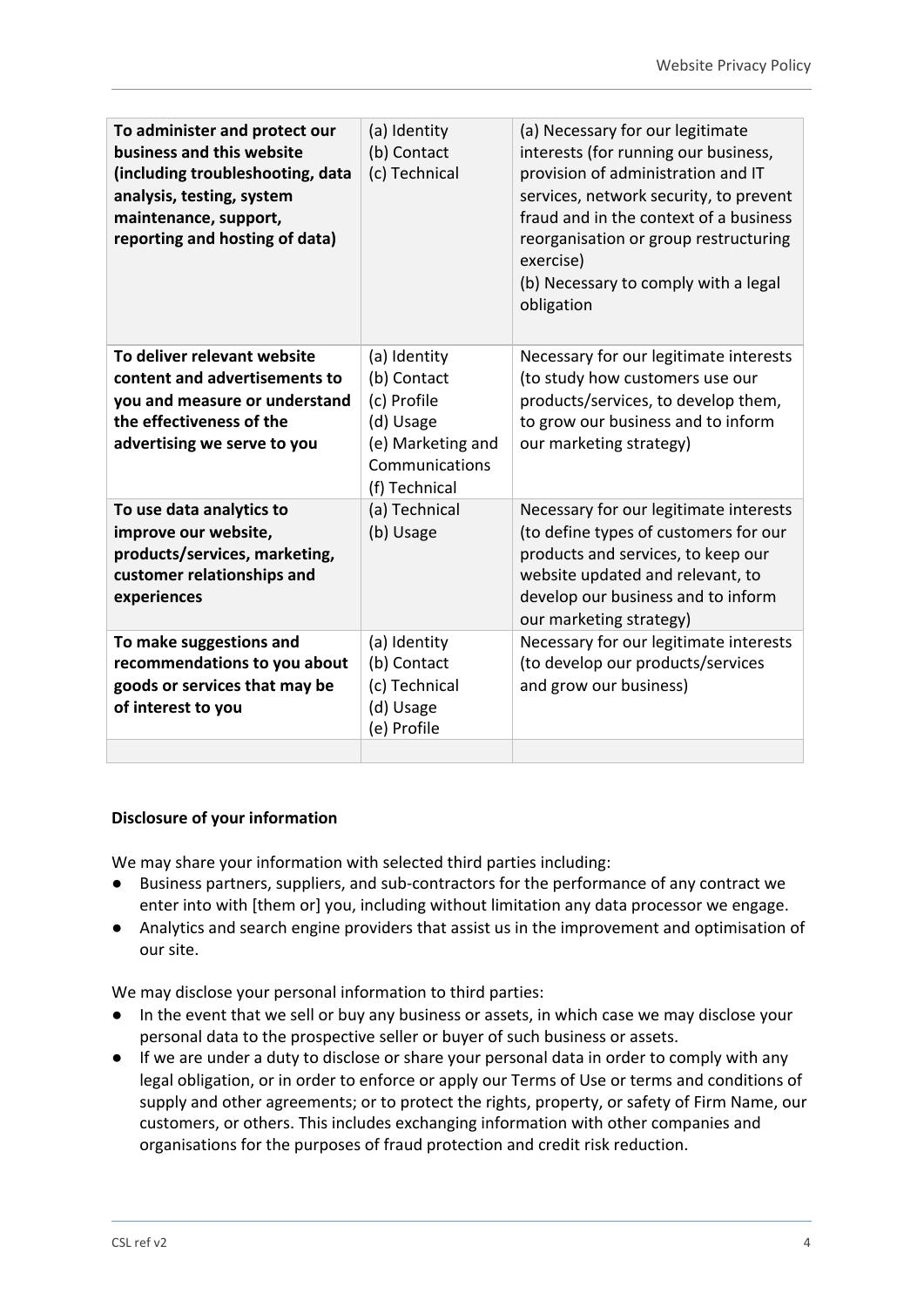## **Where we store your personal data**

The data that we collect from you may be transferred to, and stored at, a destination outside the European Economic Area ("EEA"). It may also be processed by staff operating outside the EEA who work for us or for one of our suppliers. Such staff maybe engaged in, among other things, the fulfilment of your order, the processing of your payment details and the provision of support services. By submitting your personal data, you agree to this transfer, storing or processing. We will take all steps reasonably necessary to ensure that your data is treated securely and in accordance with this privacy policy.

All information you provide to us is stored on our secure servers. Any payment transfers will be encrypted using SSL technology. Where we have given you (or where you have chosen) a password which enables you to access certain parts of our site, you are responsible for keeping this password confidential. We ask you not to share a password with anyone.

Unfortunately, the transmission of information via the internet is not completely secure. Although we will do our best to protect your personal data, we cannot guarantee the security of your data transmitted to our site: any transmission is at your own risk. Once we have received your information, we will use strict procedures and security features to try and prevent unauthorised access.

## **Retention of your data**

We will only keep your personal data for as long as necessary to fulfil the purposes we collected it for, including for the purposes of satisfying any legal, accounting, or reporting requirements. To determine the appropriate retention period for personal data, we consider the amount, nature, and sensitivity of the personal data, the potential risk of harm from unauthorised use or disclosure of your personal data, the purposes for which we process your personal data and whether we can achieve those purposes through other means, and the applicable legal requirements. When you leave us as a client, we shall agree a data retention period with you and after expiry of this period, your personal data shall be deleted.

## **Your rights**

You have the right to ask us not to process your personal data for marketing purposes. We will inform you (before collecting your data) if we intend to use your data for such purposes or if we intend to disclose your information to any third party for such purposes. You can exercise your right to prevent such processing by checking certain boxes on the forms we use to collect your data. You can also exercise the right at any time by contacting us at enquiries@kfkitchens.co.uk.

Our site may, from time to time, contain links to and from the websites of our partner networks, advertisers, and affiliates. If you follow a link to any of these websites, please note that these websites have their own privacy policies and that we do not accept any responsibility or liability for these policies. Please check these policies before you submit any personal data to these websites.

Under the GDPR You have the following specific rights in respect of the personal data we process:

1. The right to be informed about how we use personal data - This Privacy Statement explains who we are; the purposes for which we process personal data and our legitimate interests in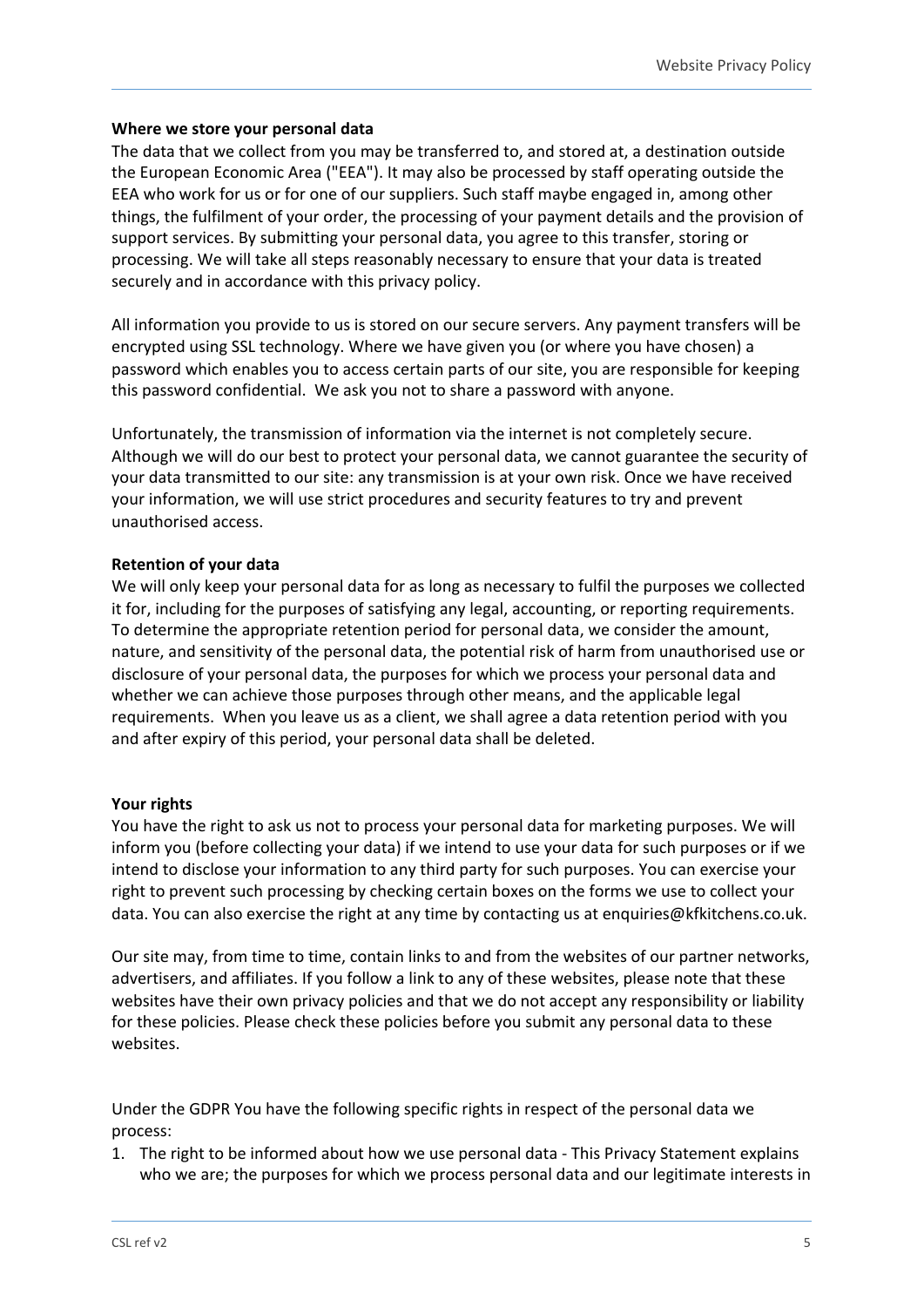so doing; the categories of data we process; third party disclosures; and details of any transfers of personal data outside the UK

- 2. The right of access to the personal data we hold. In most cases this will be free of charge and must be provided within one month of receipt
- 3. The right to rectification where data are inaccurate or incomplete. In such cases we shall make any amendments or additions within one month of your request
- 4. The right to erasure of personal data, but only in very specific circumstances, typically where the personal data are no longer necessary in relation to the purpose for which it was originally collected or processed; or, in certain cases where we have relied on consent to process the data, when that consent is withdrawn and there is no other legitimate reason for continuing to process that data; or when the individual objects to the processing and there is no overriding legitimate interest for continuing the processing.
- 5. The right to restrict processing, for example while we are reviewing the accuracy or completeness of data or deciding on whether any request for erasure is valid. In such cases we shall continue to store the data, but not further process it until such time as we have resolved the issue
- 6. The right to data portability which, subject to a number of qualifying conditions, allows individuals to obtain and reuse their personal data for their own purposes across different services
- 7. The right to object in cases where processing is based on legitimate interests, where our requirement to process the data is overridden by the rights of the individual concerned; or for the purposes of direct marketing (including profiling); or for processing for purposes of scientific / historical research and statistics, unless this is for necessary for the performance of a public interest task
- 8. Rights in relation to automated decision making and profiling

Please contact our data protection officer at **[enquiries@kfkitchens.co.uk](mailto:enquiries@kfkitchens.co.uk)** for more information about the GDPR and your rights under Data Protection law.

If you have a complaint about data protection at KF Kitchens, please contact our data protection officer at [enquiries@kfkitchens.co.uk](mailto:enquiries@kfkitchens.co.uk). Alternatively you may get in touch with our supervisory authority for data protection compliance at: [www.ico.org.uk](http://www.ico.org.uk/):

Information Commissioner's Office Wycliffe House Water Lane Wilmslow Cheshire SK9 5AF

Tel: 0303 123 1113 (local rate) or 01625 545 745 (national rate)

## **About cookies**

Cookies are pieces of information that a website transfers to your computer's hard disk for record-keeping purposes. Cookies can make the internet more useful by storing information about your preferences on a particular site, such as your personal preference pages. The use of cookies is an industry standard, and most websites use them to provide useful features for their customers. Cookies in and of themselves do not personally identify users, although they do identify a user's computer. Most browsers are initially set to accept cookies.